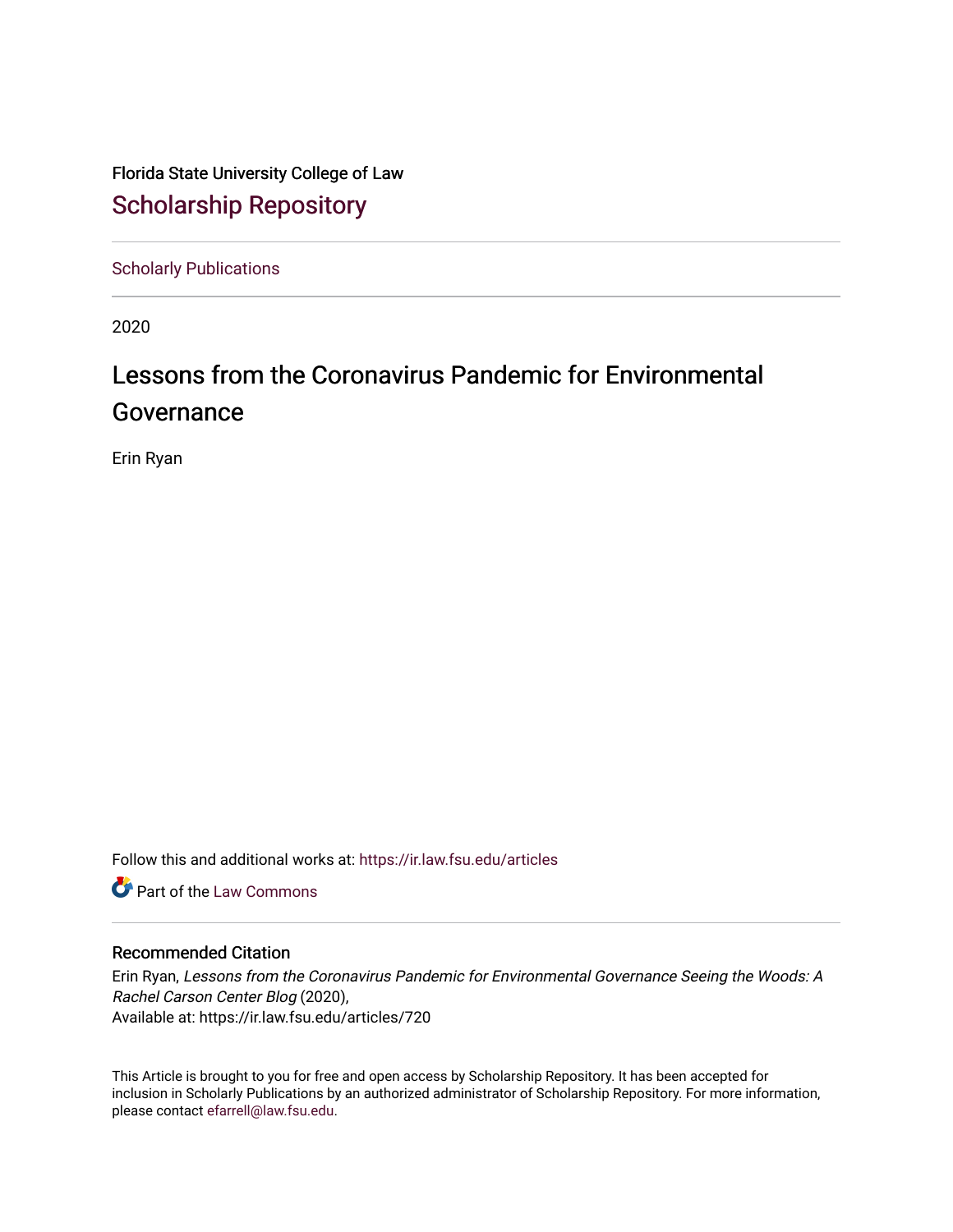## **Lessons from the Coronavirus Pandemic for Environmental Governance**



(Source: FolsomNatural via flickr CC BY 2.0)

## By Erin Ryan

The coronavirus pandemic offers lessons for leaders on every level about how—and how not to manage complex interjurisdictional challenges, like the environment, which unfold without regard for political boundaries[1].

In a matter of months, Covid-19 has laid bare the interdependence of the world[2] on every front imaginable: global public health, economic growth and development, social and professional networks, transportation and migration, and of course, ecological and environmental systems. No single nation has the coronavirus. No one state is economically disrupted. There is no single ethnic group, occupation, or corner of the world that has been impacted. *All* of us, in every corner of the world, in every profession, and in every ecosystem are affected. Since the virus was introduced, it has surfed the channels of our interconnectedness, uniting us all in the grip of its devastation. Similarly, unless we can act in unison to contain it, it will continue to surf those channels, exposing our interconnectedness despite all efforts to pretend otherwise.

In this way, the virus and our response to it betrays the fundamental problem with which environmental governance[3] has always contended in our interdependent, multijurisdictional world: We cannot do it alone. The major environmental problems with which we wrestle—air and water pollution, biodiversity preservation, ecosystem integrity, climate stability, and all the others—are bigger than we are, and certainly bigger than any one of these jurisdictions. No matter how skilled or well-intended, a single town, city, state, or even nation cannot effectively cope with the critical environmental challenges of our time, because they extend beyond these arbitrary political boundaries. To accomplish our goals, we have to coordinate our efforts.

The pandemic exposes this lesson even within the boundaries of a single nation, trying to act as one. For example, the disappointing US response in the early days of the pandemic highlights the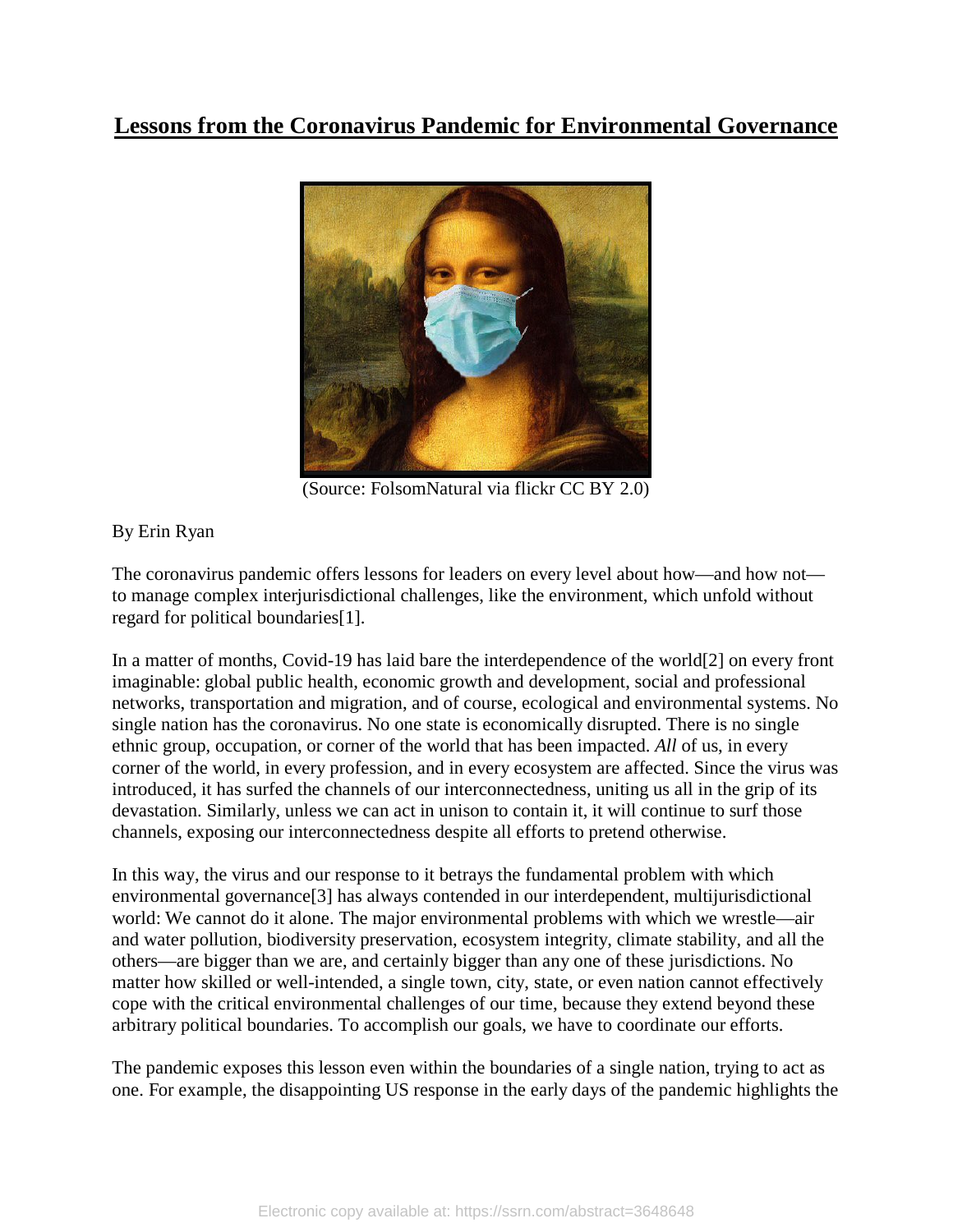futility of a purely state or local response to an interjurisdictional problem of this magnitude. The virus—like pollution—jumps so easily from people in one state to people in neighboring states that inconsistent local regulatory responses are doomed to failure. If New Jersey stays in lockdown but Pennsylvania opens up[4], New Jersey residents will get sick. Similarly, if Florida limits offshore oil drilling while Louisiana does not[5], all Gulf of Mexico coastlines are vulnerable to the next spill.

The US federal government was also considerably better positioned than any individual state or city to deploy its unique array of technical expertise, fiscal resources, and legal authority in preparation for the pandemic. For example, the national government could have invoked the Defense Production Act[6], which enables the President to mobilize domestic industry to produce supplies during an emergency, such as respirators, masks, test kits, and swabs. Without centralized coordination to secure or produce these resources in advance, many states have now devolved into scrambled and unproductive competition for the woefully scarce existing resources. These are exactly the kinds of tasks for which coordinated national capacity outperforms isolated local action. Only the federal government could marshal necessary resources on a national scale, by means of both market force and sovereign authority—just as a nationally coordinated response to climate change is direly needed.

At the same time, the pandemic response also exposes the value of coordinated multilevel governance, and federalism in particular, for coping with complex interjurisdictional problems. Even strong national planning for the pandemic would require localized implementation and enforcement[7], and more local levels of government are always better positioned to understand the constellation of geographic, demographic, economic, and cultural factors that will either facilitate or complicate implementation in each unique community. In administering virus tests[8], coordinating food assistance, or delivering public education from lockdown, the state and local governments are far better positioned than the national government to deploy these kinds of expertise. Just as they are in implementing low-carbon transportation infrastructure and stormwater pollution controls on the ground.

Most dramatically, however, the failed US response to the pandemic highlights the regulatory backstop value of federalism as a system of good governance, because of the way federalism allows for simultaneous response by different levels of government in realms of jurisdictional overlap. The Trump Administration has been widely condemned[9] for its lack of leadership[10] during the early pandemic, from its failure to respond to early warnings to its later abdication of responsibility for a national response plan. *The Lancet*, a leading world medical journal, recently excoriated the Administration[11] for politicizing its own public health response agency, the Center for Disease Control, further compromising the nation's response. In its place, however, many state governors rose to the occasion, providing leadership and role modeling to fill the national void. The checks and balances built into US federalism[12] create inefficiencies by design, which can be frustrating indeed. But during the pandemic, citizens in those states could be grateful that it enabled someone to take the reins at a critical moment when the Commander in Chief faltered.

Alternate leadership emerged in red and blue states alike. For example, California Governor Gavin Newsom acted quickly to institute shelter-in-place orders to mitigate the spread of virus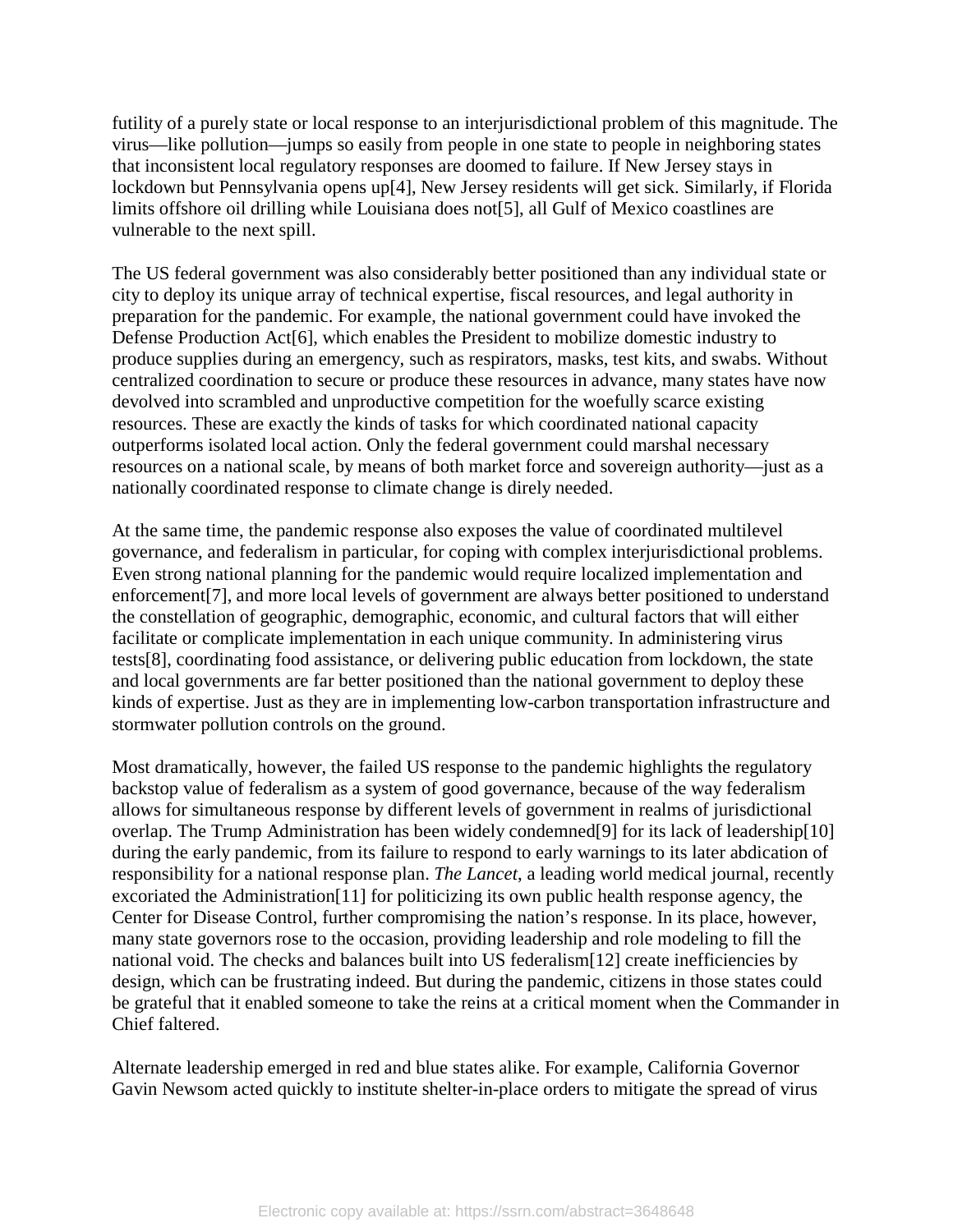from neighboring Washington, admirably flattening the curve in his state[13] in comparison to other parts of the country. Kentucky Governor Andy Beshar began offering statewide virus testing[14] to all comers as early as April, well in advance of many other states. New York Governor Andrew Cuomo deployed his state's considerable economic might to commission the production of medical supplies and equipment[15] that were needed. Taking advantage of the same regulatory backstop feature of federalism, twenty-four state governors representing 55 percent of the US population united to form the US Climate Alliance[16] after President Trump withdrew the United States from the Paris Climate Agreement, pledging to lead on critical climate governance initiatives abdicated by the federal government.

The pandemic response and environmental governance are both dynamic projects of policymaking and adaptation. Reasonable minds may differ on the ideal balance between public health and economic concerns associated with the coronavirus lockdowns. Many US citizens support President Trump's laissez faire approach, and not every resident of New York or California has been happy with their governors' actions. However, these leaders acted far more decisively than the President at a time where critical governance decisions had to be made, and polls confirm that the vast majorities of citizens in these states supported their choices[17]. The leadership that these and other state leaders have shown give Americans cause for hope that the US will improve our unfolding pandemic response. We can similarly hope that the Covid-19 experience will embolden subnational leaders to show the same vision on climate leadership and other matters of interjurisdictional environmental governance moving forward.

[1] Portions of this essay will appear in a composite chapter of a forthcoming book, *Environmental Law, Disrupted,* eds. Keith Hirokawa and Jessica Owley (ELI Press, 2020).

[2] "Coronavirus Disease (COVID-19) Pandemic," World Health Organization, published 22 May 2020. https://www.who.int/emergencies/diseases/novel-coronavirus-2019.

[3] Erin Ryan, "Multilevel Environmental Governance in the United States," *Environmental Scientist* 25, no.3 (2016): 51-57. [https://www.the-ies.org/resources/quadrophilia-how.](https://www.the-ies.org/resources/quadrophilia-how)

[4] Sarah Mervosh, Jasmine C. Lee, Lazaro Gamio, and Nadja Popovich, "See Which States Are Reopening and Which Are Still Shut Down," The New York Times, 21 May 2020 (updated 26 May 2020). https://www.nytimes.com/interactive/2020/us/states-reopen-mapcoronavirus.html.

[5] Alex Daugherty, "House Passes Bill to Permanently Ban Offshore Drilling off Florida's Gulf Coast," Miami Herald, 11 September 2019. https://www.miamiherald.com/news/politics-government/article234922247.html.

[6] Katie Rogers, Maggie Haberman, and Ana Swanson, "Trump Resists Pressure to Use Wartime Law to Mobilize Industry in Virus Response," The New York Times, 20 March 2020. https://www.nytimes.com/2020/03/20/us/politics/trump-coronavirussupplies.html.